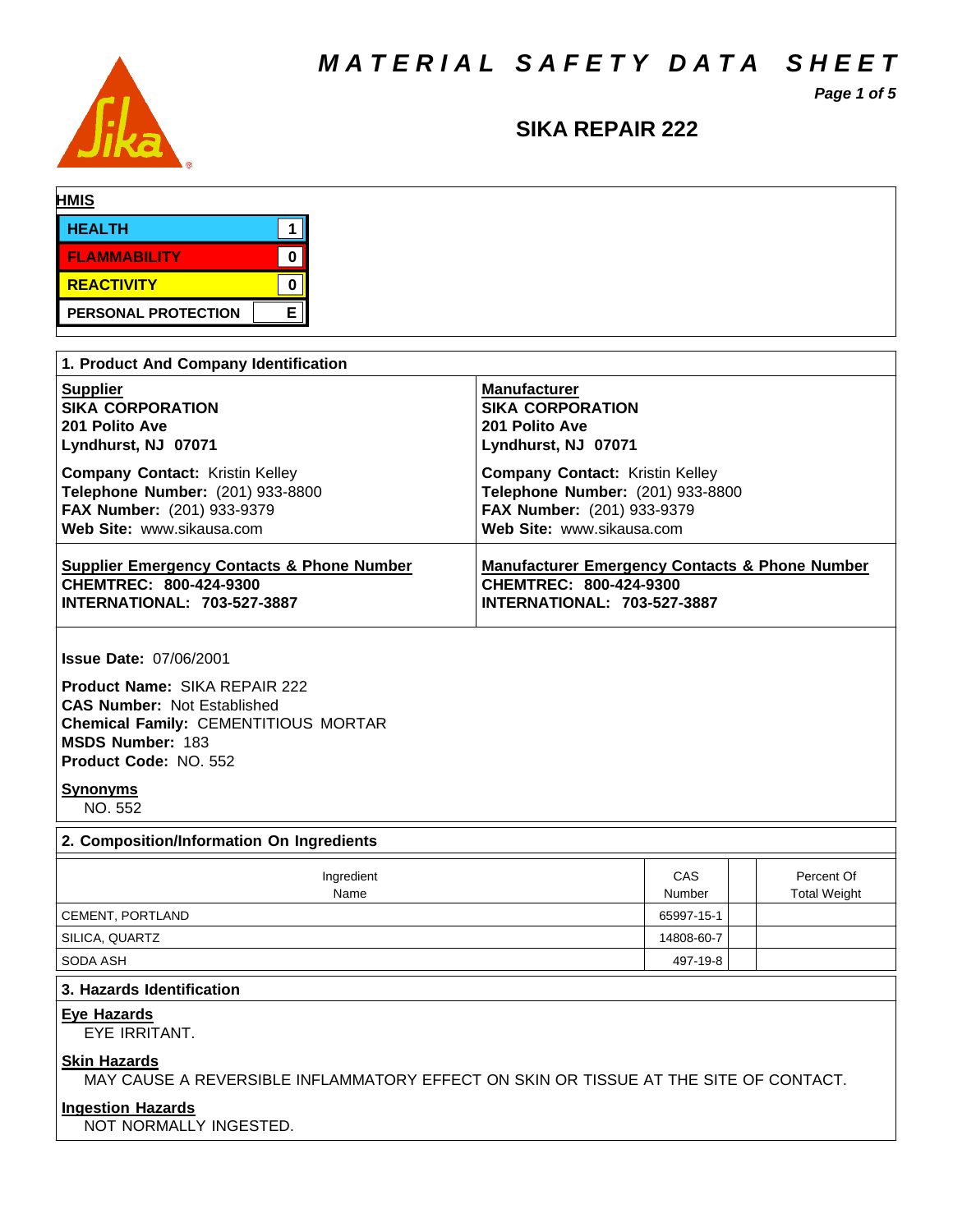# *M A T E R I A L S A F E T Y D A T A S H E E T Page 2 of 5*

## **SIKA REPAIR 222**

## **3. Hazards Identification - Continued**

## **Inhalation Hazards**

MAY CAUSE A REVERSIBLE INFLAMMATORY EFFECT ON THE UPPER RESPIRATORY SYSTEM. PROLONGED CHRONIC EXPOSURE MAY CAUSE EFFECTS ON THE RESPIRATORY SYSTEM PATHOLOGY OR RESPIRATION, SUCH AS PULMONARY EDEMA, FIBROSIS, BRONCHITIS, BRONCHOCONSTRICTION, OR RESPIRATORY ARREST.

## **4. First Aid Measures**

## **Eye**

RINSE EYES THOROUGHLY WITH WATER FOR AT LEAST 15 MINUTES. CONSULT PHYSICIAN.

#### **Skin**

WASH SKIN THOROUGHLY WITH SOAP AND WATER. REMOVE CONTAMINATED CLOTHING.IF SYMPTOMS PERSIST CONSULT PHYSICIAN.

## **Ingestion**

DILUTE WITH WATER. CONTACT PHYSICIAN.

#### **Inhalation**

REMOVE TO FRESH AIR. IF BREATHING HAS STOPPED, INSTITUTE ARTIFICIAL RESPIRATION. CONSULT WITH PHYSICIAN.

### **5. Fire Fighting Measures**

**Flash Point:** >200 °F **Autoignition Point:** N/AV °F **Flammability Class:** NCMB **Lower Explosive Limit:** N/AV **Upper Explosive Limit:** N/AV

## **Fire And Explosion Hazards**

NONE KNOWN

## **Extinguishing Media**

In case of fire, use water spray (fog) foam, dry chemical, or CO2.

## **Fire Fighting Instructions**

Firefighters should wear self-contained breathing apparatus and full protective gear.

### **6. Accidental Release Measures**

WEAR SUITABLE PROTECTIVE EQUIPMENT. CONTAIN SPILL AND COLLECT AND SWEEP OR VACUUM. TRANSFER INTO SUITABLE CONTAINERS. AVOID CONTACT.

## **7. Handling And Storage**

## **Handling And Storage Precautions**

STORE IN A COOL DRY AREA.KEEP CONTAINERS TIGHTLY CLOSED.

## **Work/Hygienic Practices**

WWash thoroughly with soap and water after handling.

## **8. Exposure Controls/Personal Protection**

## **Engineering Controls**

Use with adequate general and local exhaust ventilation.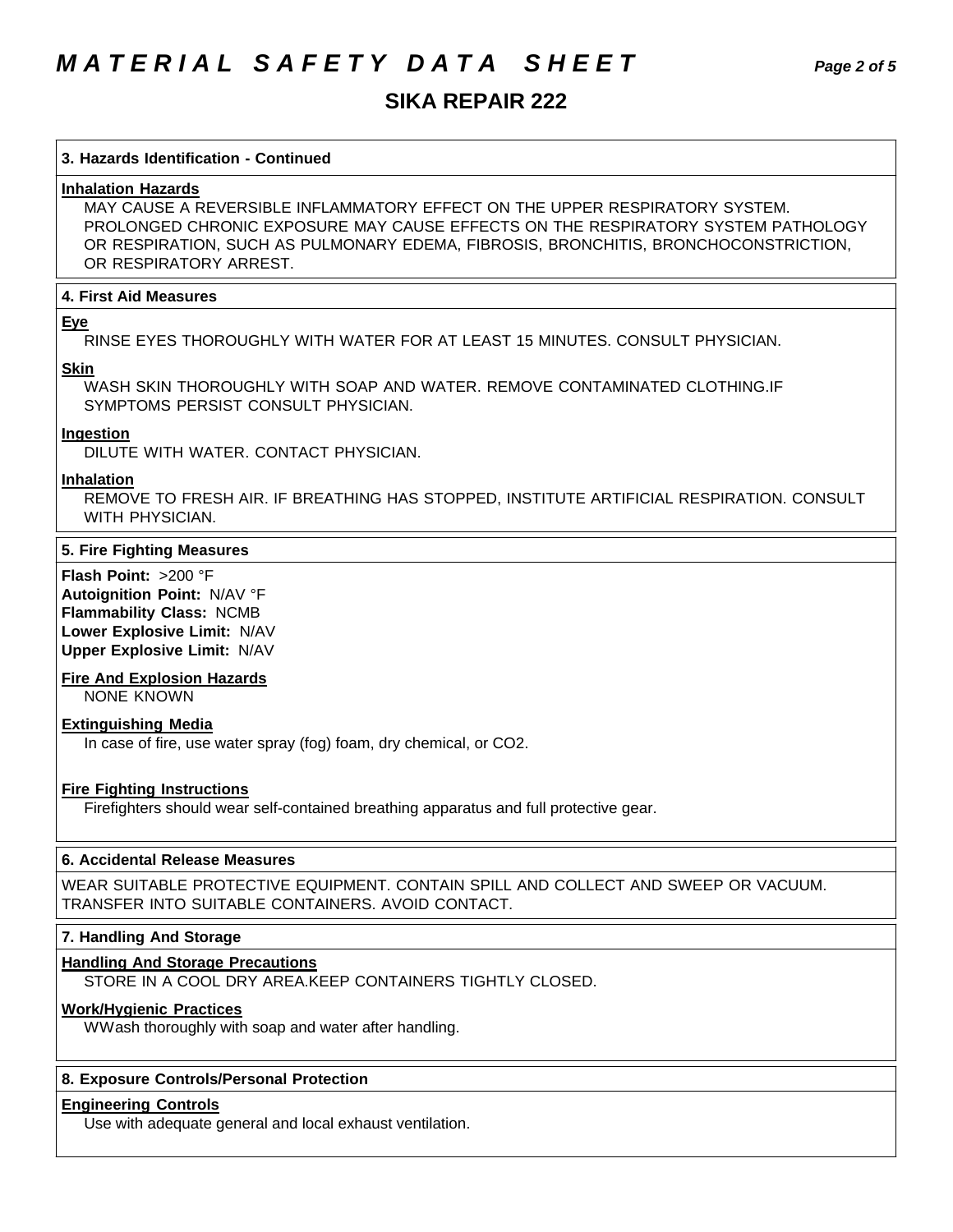## **8. Exposure Controls/Personal Protection - Continued**

### **Eye/Face Protection**

Safety glasses with side shields or goggles.

### **Skin Protection**

AVOID SKIN CONTACT. WEAR LONG SLEEVE SHIRT AND LONG PANTS. CHEMICAL RESISTANT RUBBER OR PLASTIC GLOVES.

## **Respiratory Protection**

In areas where the P.E.L.s are exceeded, use a properly fitted NIOSH-approved respirator.

## **Other/General Protection**

#### **Ingredient(s) - Exposure Limits**

CEMENT, PORTLAND ACGIH TLV-TWA - 10 mg/m3 OSHA PEL -TWA - 15 mg/m3 (total dust) OSHA PEL - TWA - 5 mg/m3 (respirable dust) SILICA, QUARTZ ACGIH TLV-TWA 0.1 mg/m3 (Notice of Intended Change) ACGIH TLV-TWA 0.05 mg/m3 (Proposed) OSHA PEL-TWA 30/%SiO2+2 mg/m3 OSHA PEL-TWA 10/%SiO2+2 mg/m3 OSHA PEL-TWA 250/%SiO+5 mppcf SODA ASH ACGIH TLV-TWA: 10 MG/M3 OSHA N/E NTP N/AP IARC N/AP

### **9. Physical And Chemical Properties**

#### **Appearance**

GRAY GRANULAR POWDER

## **Odor**

**ODORLESS** 

**Chemical Type:** Mixture **Physical State:** Solid **Melting Point:** N/AV °F **Boiling Point:** N/AV °F **Specific Gravity:** N/AV **Percent Volatiles:** N/AV **Packing Density:** N/AV **Vapor Pressure:** N/AV **Vapor Density:** >AIR **Solubility:** N/AV **Evaporation Rate:** N/AV

**10. Stability And Reactivity**

**Stability:** STABLE **Hazardous Polymerization:** WILL NOT OCCUR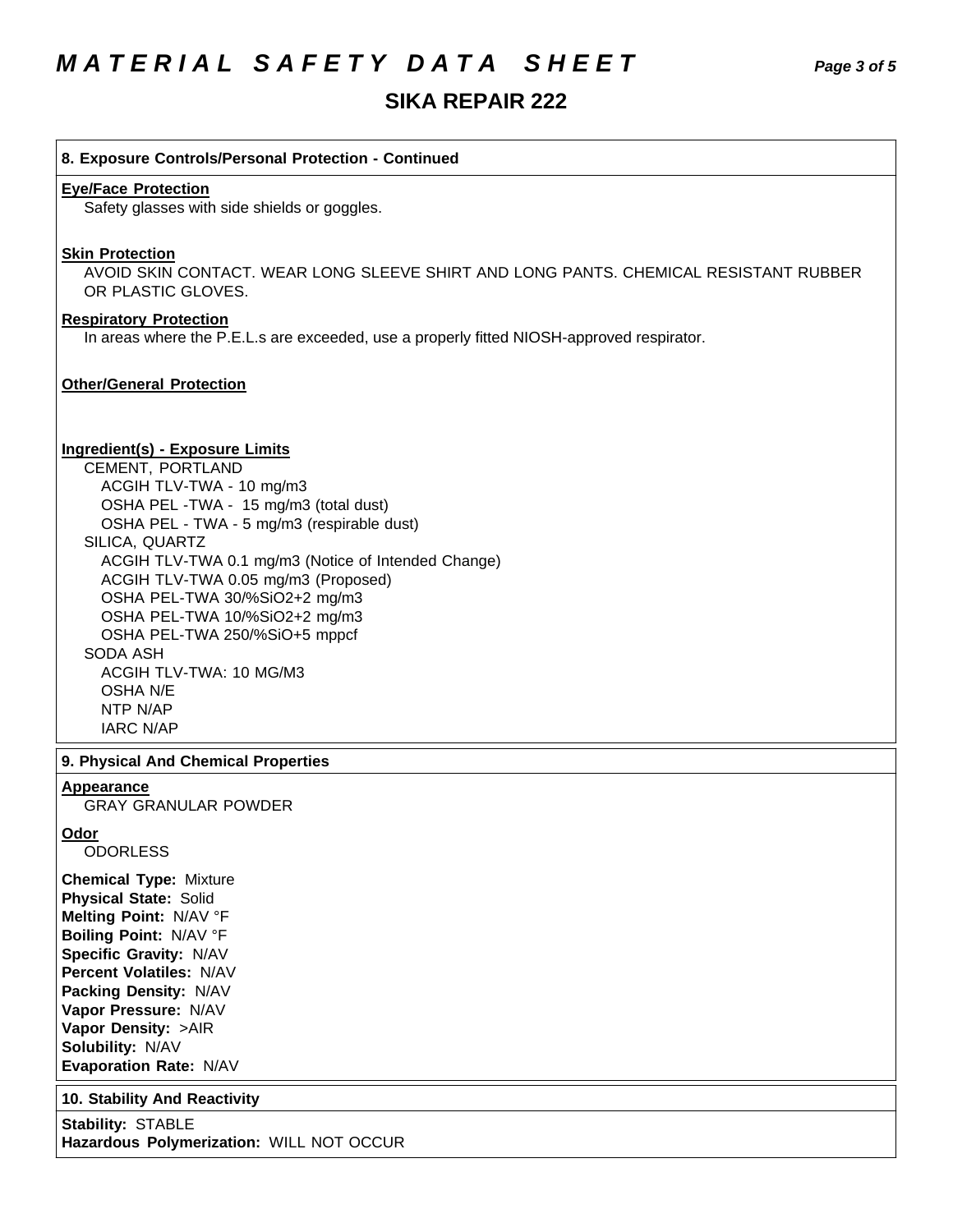# *M A T E R I A L S A F E T Y D A T A S H E E T Page 4 of 5*

## **SIKA REPAIR 222**

# **Conditions To Avoid (Stability)** NONE KNOWN **Incompatible Materials** NONE KNOWN **Hazardous Decomposition Products** NONE KNOWN **Conditions To Avoid (Polymerization)** NONE KNOWN **11. Toxicological Information Miscellaneous Toxicological Information Conditions Aggravated By Exposure** PROLONGED OR REPEATED EXPOSURE CAN CAUSE SILICOSIS. **Ingredient(s) - Carginogenicity** SILICA, QUARTZ

- NTP Listed On The National Toxicology Program
	- Listed In The IARC Monographs

**10. Stability And Reactivity - Continued**

## **12. Ecological Information**

## **Other Environmental Information**

## **13. Disposal Considerations**

Dispose in accordance with applicable federal, state and local government regulations.

## **14. Transport Information**

## **Proper Shipping Name**

NOT REGULATED PER D.O.T.

## **15. Regulatory Information**

## **U.S. Regulatory Information**

All ingredients of this product are listed or are excluded from listing under the U.S. Toxic Substances Control Act (TSCA) Chemical Substance Inventory.

## **SARA Hazard Classes**

Acute Health Hazard Chronic Health Hazard

## **SARA Section 313 Notification**

This product does not contain any ingredients regulated under Section 313 of the Emergency Planning and Community Right-To-Know Act of 1986 or 40 CFR 372.

## **State Regulations**

WARNING: This product contains a chemical known to the State of California to cause cancer, birth defects, or other reproductive harm.